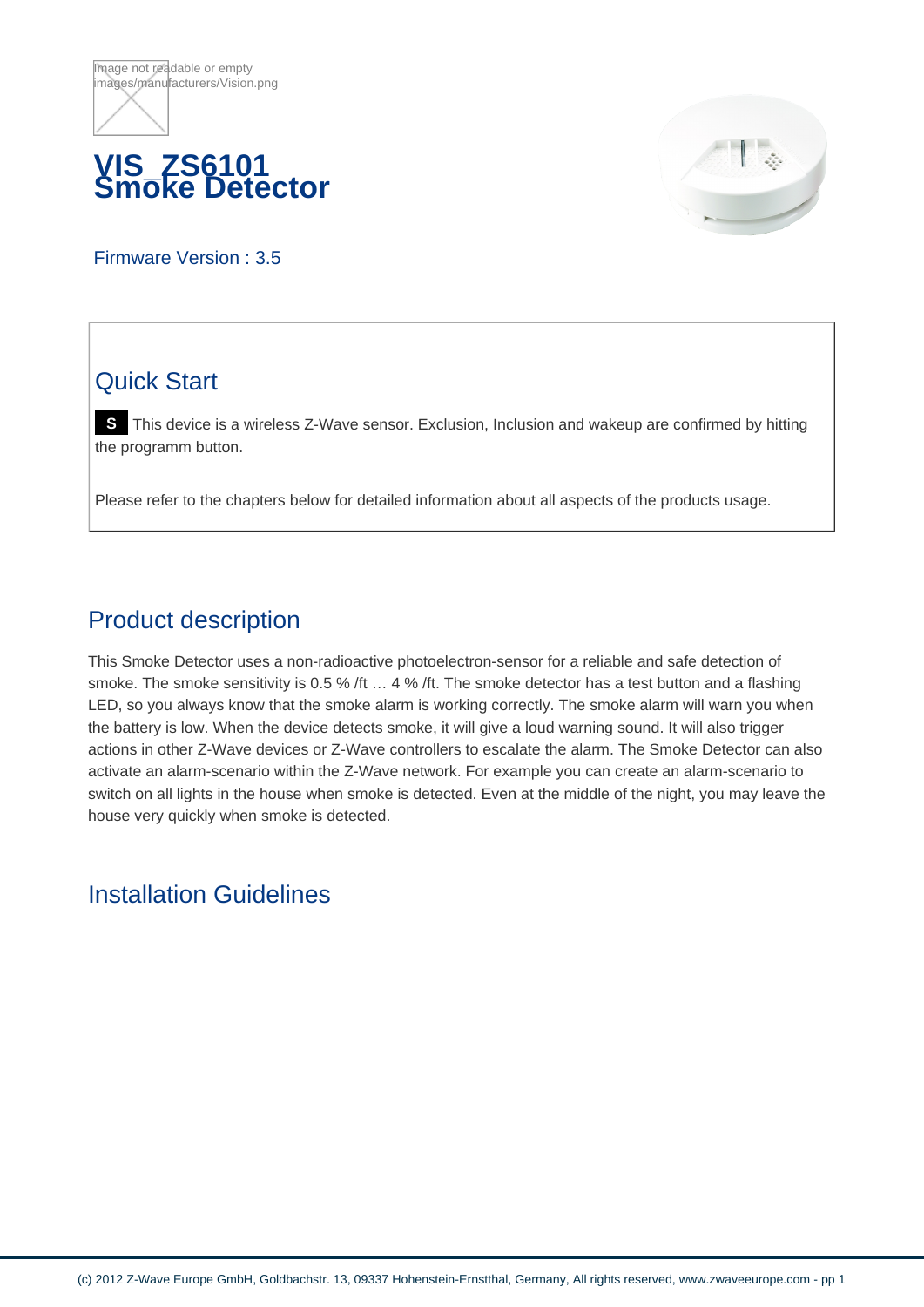

Remove the bracket from the detector by rotating it counter-clockwise.

Place the bracket where you are going to install the detector. In each of keyhole slots, draw a mark to locate plastic anchor and screw. Using a 3/16-inch (5mm) drill bit, drills two holes at the marks and insert plastic anchor, and attached the bracket by using the screws.

Open the battery cover to insert the batteries, and then replace the cover. Fix the detector with bracket by rotating it clockwise.



Please follow the recommendations about amount as position of the sensor in your home as given above. Avoid to place the sensor into the angle of walls, prefer positions in the middle of the room.

#### Behavior within the Z-Wave network

**I** On factory default the device does not belong to any Z-Wave network. The device needs to join an existing wireless network to communicate with the devices of this network. This process is called **Inclusion**. Devices can also leave a network. This process is called **Exclusion**. Both processes are initiated by the primary controller of the Z-Wave network. This controller will be turned into exclusion respective inclusion mode. Please refer to your primary controllers manual on how to turn your controller into inclusion or exclusion mode. Only if the primary controller is in inclusion or exclusion mode, this device can join or leave the network. Leaving the network - i.e. being excluded - sets the device back to factory default.

If the device already belongs to a network, follow the exclusion process before including it in your network. Otherwise inclusion of this device will fail. If the controller being included was a primary controller, it has to be reset first.

Exclusion and Inclusion is confirmed by hitting the programm button.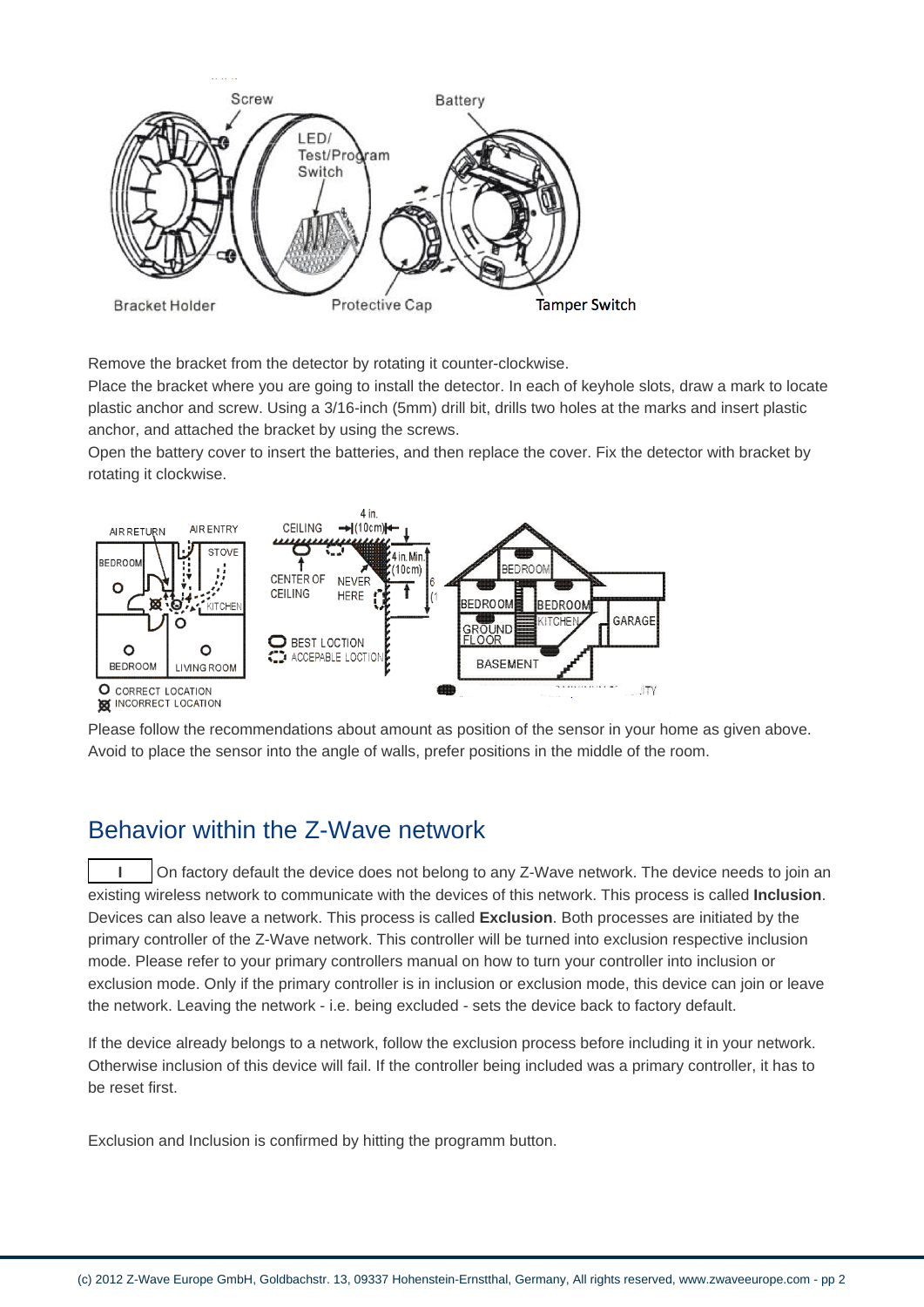#### Operating the device

**Power-on Mode:** 1) Install the battery into the module 2) Close the bracket

3) the detector will take 8 to 12 sec. and emit a beep to confirm and start the burglar system. The detector will alarm once remove the bracket.

**Stand-by Mode:** The red LED flashes one time every 11 seconds.

**Alarm Mode** (It is the status when the alarm is triggered.): If a certain density of smoke is detected, an audible alarm with 3 beeps, break and 3 beeps will occure. The red LED will flash continuously and rapidly. Meanwhile, the smoke detector will send an alarm report (type: smoke alarm, state: alarm) to the user's controller and also the detector will send an alarm report (type: smoke alarm, state: No alarm).

**Error Mode:** If the smoke detector beeps and yellow LED flashes three times, it indicates the smoke detector is not working properly. Please require to repair or service.

**Low battery warning Mode:** The yellow LED will flash once every 43 seconds with a short "beep" sound. **Testing Mode:** Test the alarm weekly by pushing the test switch for about 3 sec. until there are 3 beeps and red LED light on continuously. Then, the smoke detector will send an alarm report (type: smoke alarm, state: alarm) to the user's controller and also the dectecor will send an alarm report (type: smoke alarm, state: No alarm). Please note if the detector only beep once and red LED flashes three times, it indicates the detector is not working properly. Please require to repair or service.

**Battery Power indicator:** The detector will report the current status of battery capacity to the user's controller.

**Self-Protection Mode:** If the detector is removed from bracket, the detector will send an alarm (type:smoke alarm, level:0xFF) to the Z-Wave Interface Controller, and the yellow LED will flash continuously and the detector will sound.

**Silence Mode:** The user could press the test switch to get into silence mode to turn off the alarm temporarily. The silence function will automatically turn into normal operation after 10 minutes if the smoke concentration around the detector is still at alarming level.

#### Wakeup Intervals - how to communicate with the device?

**W** This device is battery operated and turned into deep sleep state most of the time to save battery life time. Communication with the device is limited. In order to communicate with the device, a static controller **C** is needed in the network. This controller will maintain a mailbox for the battery operated devices and store commands that can not be received during deep sleep state. Without such a controller, communication may become impossible and/or the battery life time is significantly decreased.

This device will wakeup regularly and announce the wakeup state by sending out a so called Wakeup Notification. The controller can then empty the mailbox. Therefore, the device needs to be configured with the desired wakeup interval and the node ID of the controller. If the device was included by a static controller this controller will usually perform all necessary configurations. The wakeup interval is a tradeoff between maximal battery life time and the desired responses of the device.

Hitting the programm button will wake up the device.

It is possible to set the node ID to 255 to send wakeup notifications as broadcast. In this mode device takes more time to go to sleep and drains battery faster, but can notify all it's direct neighbors about a wakeup.